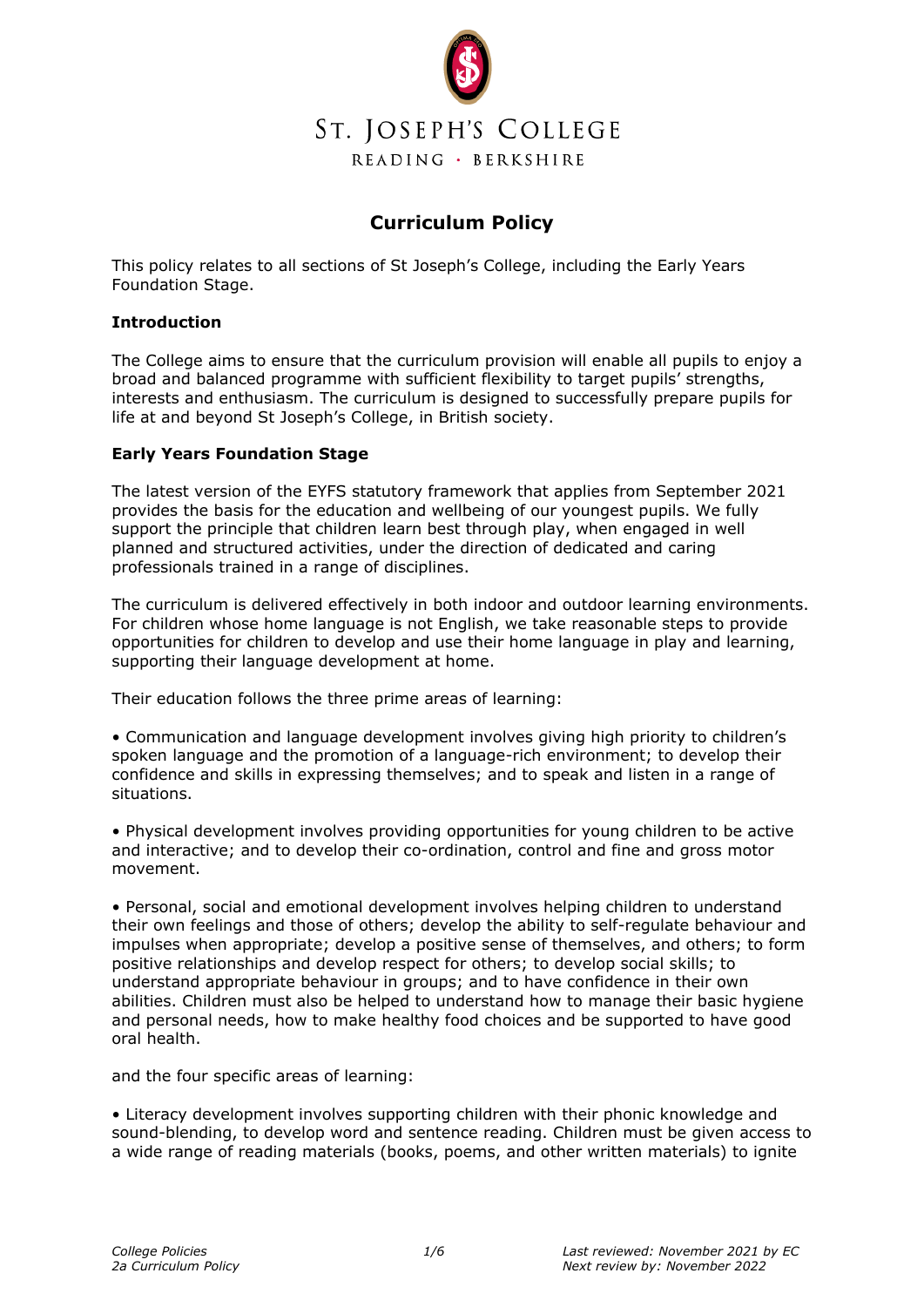# ST. JOSEPH'S COLLEGE

# READING · BERKSHIRE

their interest and develop comprehension. Writing involves providing opportunities for children to write letters, to spell words, phrases and sentences.

• Mathematics involves providing children with opportunities to develop a deep understanding of number to 10, and numerical patterns. Children must be supported to improve their skills in counting and using numbers to calculate simple addition and subtraction problems; and to use and explore shapes, space and measure.

• Understanding the world involves guiding children to make sense of their physical world and their community, through opportunities to find out similarities and differences between things in the past and present; explore, observe and find out about people, religion and cultures, places and the natural world.

• Expressive arts and design involves enabling children to explore and create with a wide range of media and materials, as well as providing opportunities and encouragement for sharing their thoughts, ideas and feelings through a variety of activities in art, movement, dance, role-play, and design and technology

We recognise that the three characteristics of effective learning:

- playing and exploring
- active learning
- creating and thinking critically are essential for a firm foundation to be built.

The pupils in Early Years and Reception benefit from specialist teachers in PE, Music and French and ICT.

# **Infant and Junior Sections**

The Prep School's curriculum is all the planned activities that we organise in order to promote learning and personal growth and development. While the National Curriculum is a useful starting point, teaching staff will adapt and enhance their schemes of work to ensure that every pupil is motivated, inspired and challenged. This incorporates various extra- curricular activities that the College organises in order to enrich the children's experience. In addition, this includes the 'hidden curriculum' – what children learn from the way they are treated and expected to behave. We value the breadth of curriculum we provide.

Pupils study English, Mathematics, Science, Art and Design Technology, Geography, History, ICT, Music, French, Physical Education, Drama, PSHEE, RSE and RE.

The pupils benefit from specialist teachers for Music, Physical Education, Science, Computing, Art and Design Technology. To provide more breadth and challenge for our more able pupils, teachers from the Senior School and Prep School teach small groups for Maths and English across all year groups.

We aim to provide a balanced programme by having the core curriculum subjects of Maths and English taught most days and other curriculum subjects spread across the week.

Creativity flourishes beyond the traditional curriculum, with choirs, instrumental lessons, concerts, plays and competitions. The curriculum is further enhanced by library sessions, peripatetic music lessons and LAMDA lessons.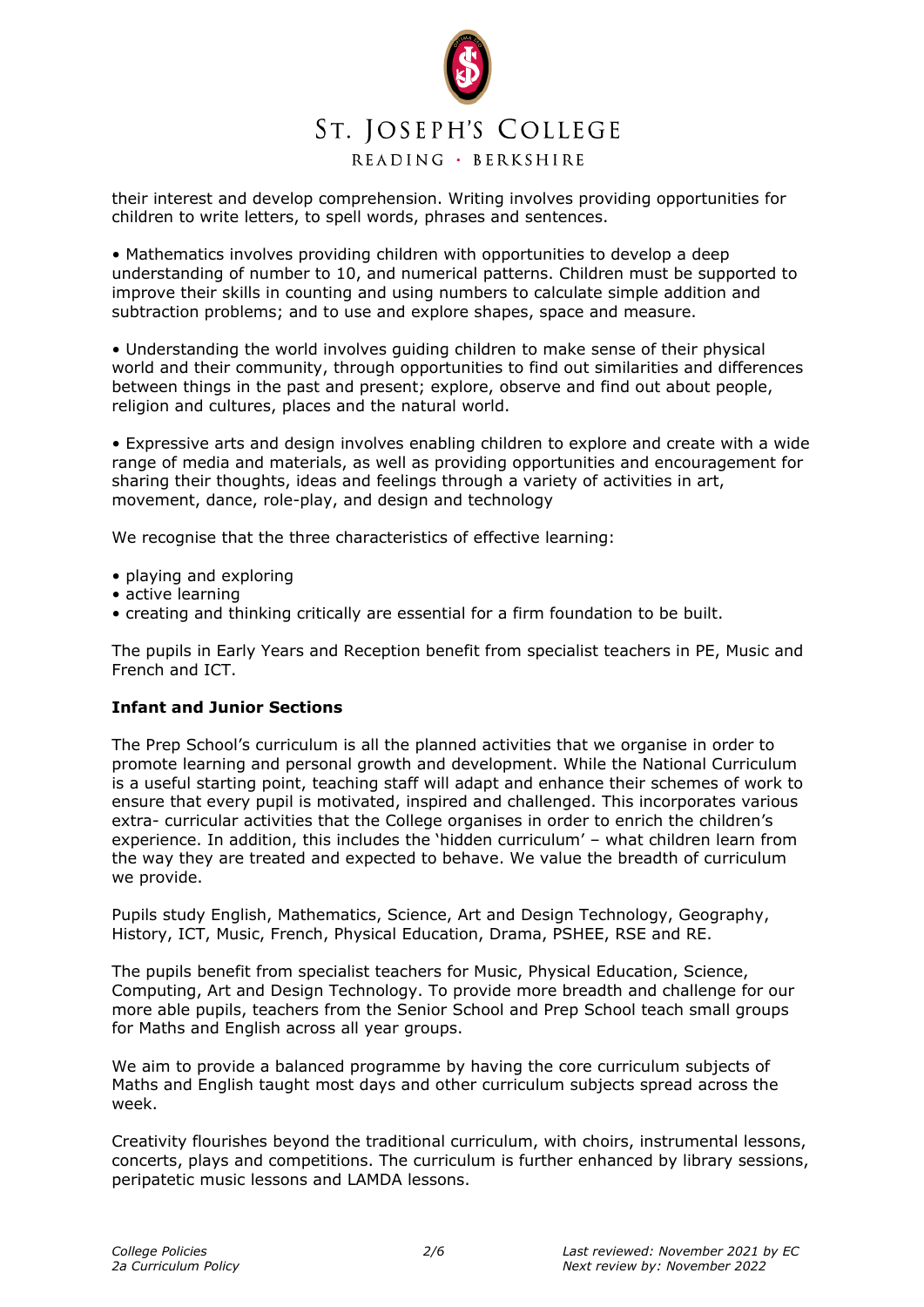

#### **Lower Seniors**

All pupils study English, Mathematics, Science, Geography, Music, Classical Civilisation, Latin, History, RE, Physical Education, Games, French, Spanish, Art, Drama, Food Technology, RSE, PSHEE, Graphics and ICT.

All pupils are expected to study at least one Modern Foreign language. In Year 7 all pupils take French and Spanish for half of the academic year. Languages are taught in sets to ensure the needs of individual pupils are catered for and the various experiences of language learning prior to joining the College can be addressed. Separate arrangements are made for pupils who have a fluency in a language and arrangements are made to work more intensively with a teacher and language Assistant. Pupils with EAL are reviewed by the learning support department and recommendations for taking MFLs and learning support are made.

#### **Upper Seniors**

The curriculum in Year 9 is as per Lower Seniors except pupils are provided with the option of choosing Latin or continuing with a rotation of Drama, Food Technology and Graphics lessons.

During Year 9 pupils and their parents are involved in choices of Options for GCSE. Pupils study the core subjects of English, English Literature, Mathematics, Science Trilogy and Religious Studies to GCSE level. A Modern Foreign Language is also strongly advised, with the option of taking two languages available. Taking the three named sciences as separate GCSEs, rather than Science Trilogy (double science), is available to all pupils reaching the entrance requirements as part of the options process.

Option groupings are chosen to enable as many of the pupils as possible to take their first choice of subjects. Pupils select four optional subjects from the following: Art and Design, Computer Science, Drama, D & T: Electronics (Control Systems in Engineering), French, Geography, Graphics, History, Food Preparation and Nutrition, ICT, Latin, Music, PE and Spanish.

## **Years 12 and 13**

The option choices in Years 12 and 13 are kept as wide as possible with the majority of students choosing three A Level subjects from the following subjects: Art, Biology, Business Studies, Chemistry, Classical Civilisation, Computer Science, Economics, English Literature, French, Further Mathematics, Geography, History, ICT, Mathematics, Music, Philosophy & Ethics, PE, Physics, Psychology, Spanish and Theatre Studies. The Extended Project Qualification is offered in Year 12. Students will continue their study of three chosen subjects to A2.

In Year 12 all students have the opportunity to take part in the CAFOD Young Leaders programme, Young Enterprise Award and the Community Sports Leaders' Award. The PE Department offers a wide range of curriculum options within its two periods of Senior Games per week. Senior Games includes Years 12-13 and activities are run on a carousel basis. Students have a choice from a diverse range of sports as varied as team sports such as Rugby, Hockey, and Football, to Golf, Gymnastics and CrossFit.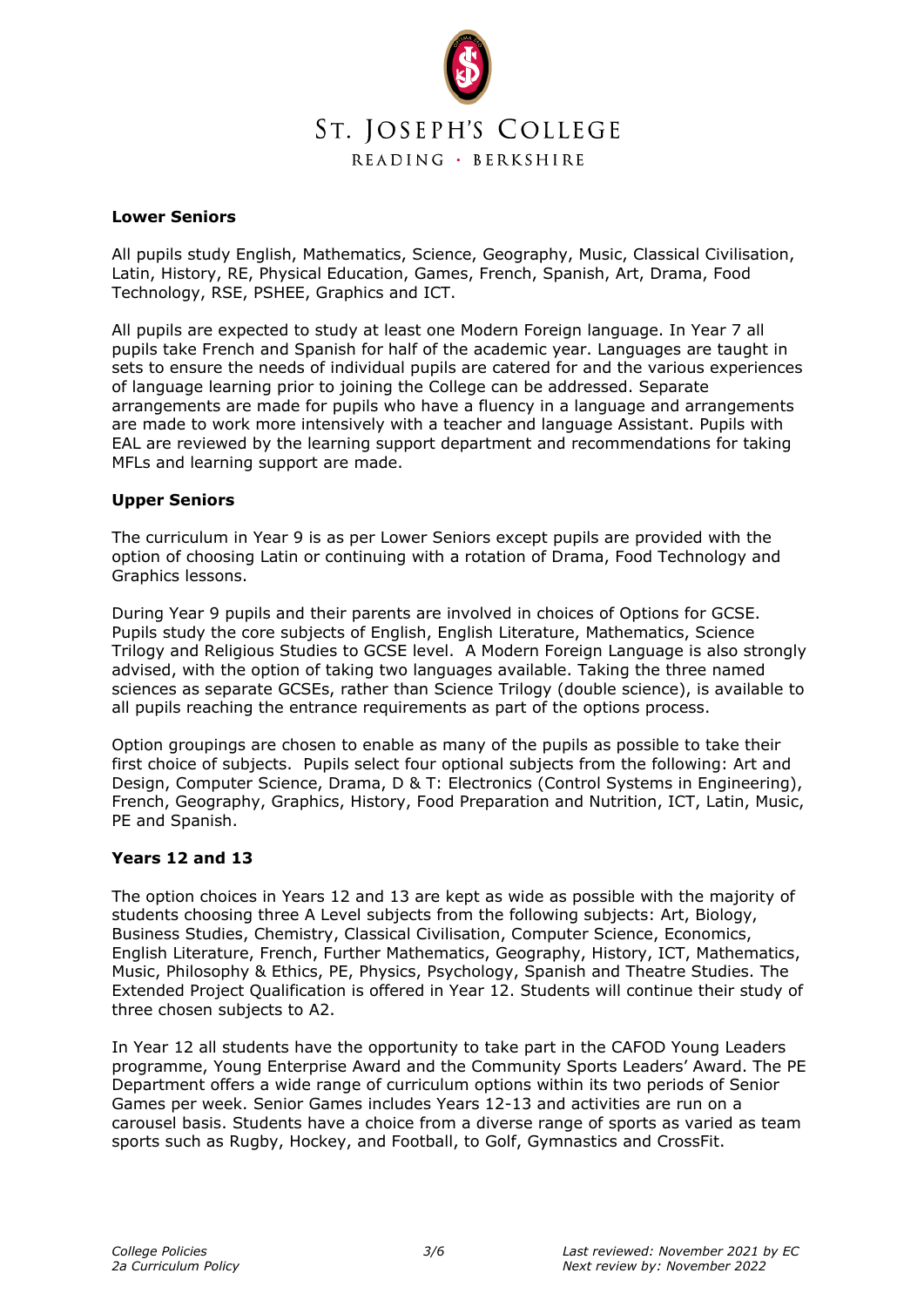

READING · BERKSHIRE

In Years 12 and 13 students take a double period of Enrichment per week. PSHEE and RSE are delivered within this time and there is also the opportunity for students to hear visiting speakers who address the students on a range of relevant topics. In Year 13 students follow a UCAS preparation course during Enrichment and a Cooking for University module in addition to PSHEE activities.

Year 12 students have a careers lesson taught in a carousel with Extended Project study skills.

All A level subjects have Directed Study periods allotted to them. The aim is to encourage students to develop their ability to read and make notes from a wider range of books/resources than the core textbook set.

# **PSHEE**

The College delivers a PSHEE curriculum which reflects the College's aims and ethos, respect for others, with particular regard to the protected characteristics and upholds fundamental British values, to students in Early Years to Year 13.

Early Years to Year 11 have a dedicated lesson per week for PSHEE and in Years 12 and 13 PSHEE is delivered as part of the Sixth Form Enrichment programme. *See the PSHEE Policy, Relationships and Sex Education (RSE) Policy* and the *British Values Statement* for further details.

# **Extra-Curricular**

In addition to the set curriculum all students are encouraged to take part in an extremely varied programme of extra-curricular activities during lunch, before and after school and in the holidays. These include Drama, Music, Sport, Dance or organised team games, Science and Mathematics Clubs and Language support, Cultural or Fieldwork excursions. *See the Prep School and Senior School Termly Diaries* for details.

It is the combination of these aspects which should ensure that each student is able to fulfil their potential in both academic work and their personal development. Thus we are able to ensure students leave the College with good qualifications and also with the qualities necessary to continue to make the most of all the opportunities that they will have at university and in the future.

## **Careers**

A comprehensive careers education programme is place for pupils aged 14 to 19 that gives pupils access to up-to-date careers guidance (in conjunction with our Head of Careers) in an impartial manner, enabling them to make an informed choice which helps to fulfil their potential. Careers education occurs as a formal topic within PSHEE, for example in the run up to Year 9 Options and also within subject areas as students explore the opportunities different subjects offer. Full details of the College's careers education can be found in the *Careers Education and Guidance Policy*.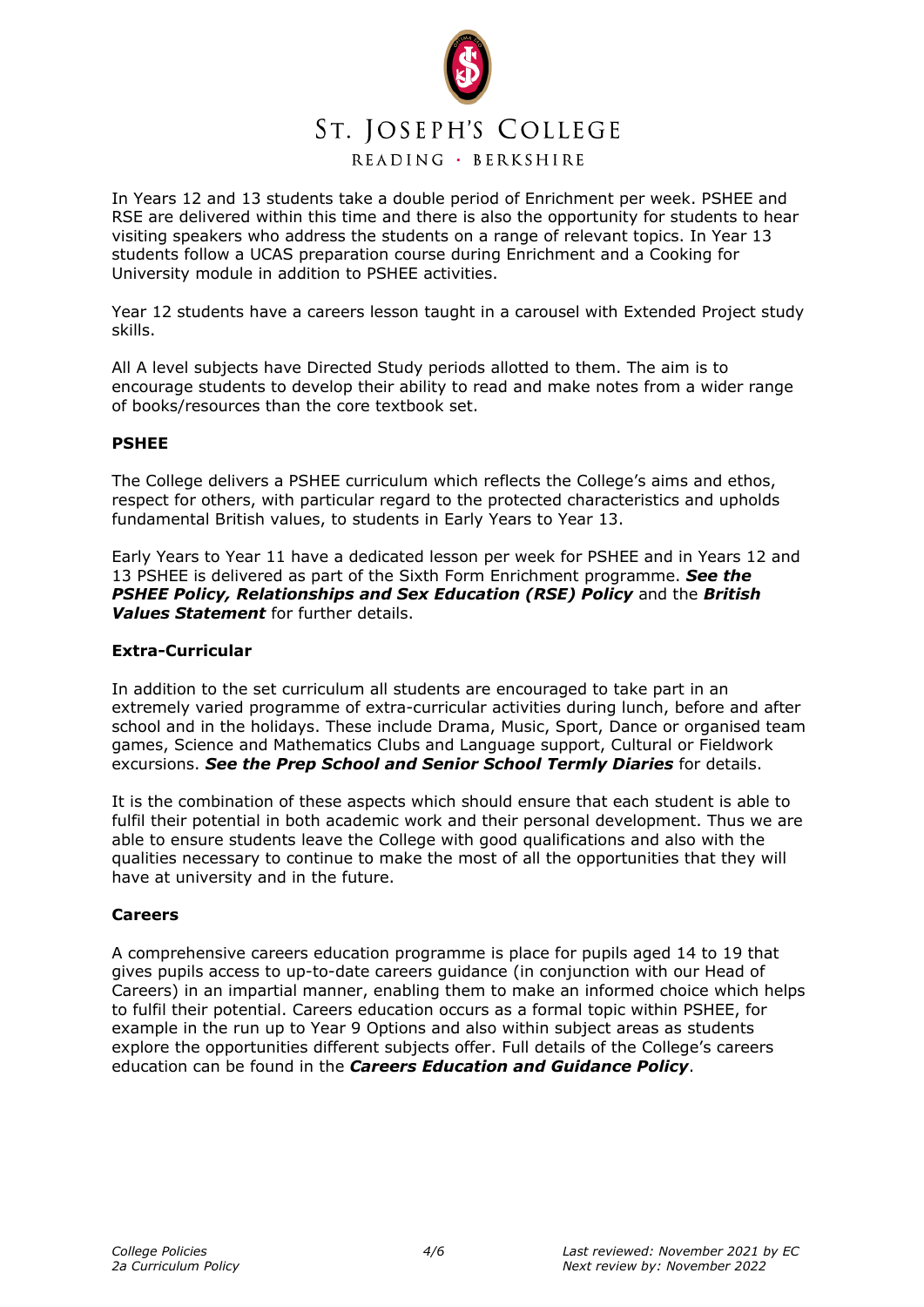

READING · BERKSHIRE

# **Teaching and Learning**

Throughout the College differentiated learning is encouraged by setting in some subjects and by using different tasks and methodologies within lessons.

Through our teaching at St Joseph's College we aim to:

- enable pupils to become confident and independent learners
- foster pupil's self-esteem & help them build positive relationships with other people
- develop pupils' self-respect and encourage them to respect the ideas, attitudes, values and feelings of others
- show respect for all faiths and cultures, and in so doing, to promote positive attitudes towards other people
- enable pupils to understand their community and help them feel valued as part of that community
- prepare pupils for the opportunities, responsibilities and experiences of life in British society
- help pupils to grow into reliable, independent and positive citizens

We acknowledge that people learn in many different ways and we recognise the need to develop strategies that allows everyone to learn in the ways that suit them best. These strategies include:

- independent work
- whole class work
- asking and answering questions
- use of the computer
- fieldwork and visits to places of educational interest
- creative activities
- use of recorded material, television and music
- debates, role plays and oral presentations
- designing and making
- participating in physical activity

We encourage pupils to take an increasing responsibility for their learning, to be involved as far as possible in reviewing the way they learn, and to reflect on how they learn, what helps and what hinders progress. Regular assessment and target setting supports this work within the classroom and with the pupils' tutor. *See Assessment, Marking & Reporting Policy.*

We strive to ensure all tasks are appropriate to each pupil's ability and they are praised for their efforts and so build positive attitudes towards school and learning in general. We try to ensure the classroom is an attractive and stimulating learning environment and pupil's work is valued and displayed as appropriate.

Heads of Department design schemes of work to ensure that all pupils have the opportunity to learn and make progress as they move through the College, which also take into account the ages, aptitudes and needs of all pupils. All schemes of work uphold and actively promote the fundamental British values of democracy, the rule of law, individual liberty, and mutual respect and tolerance of those with different faiths and beliefs. Long, medium and short term planning provides opportunities for pupils to acquire speaking, listening, literacy and numeracy skills.